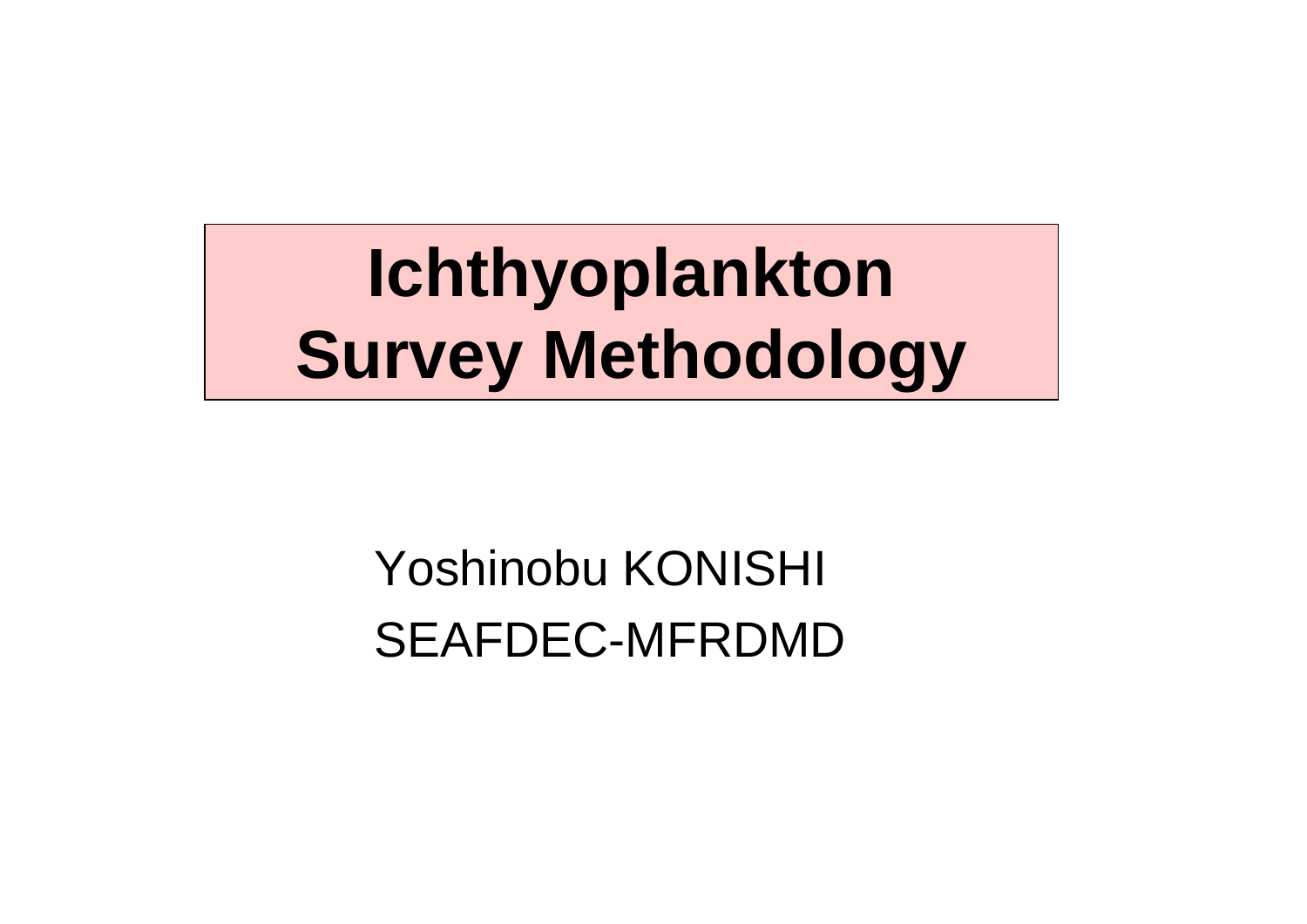## **Ichthyoplankton Survey Methodology (1)**

#### **Planning**

- **1. Objectives, schedule, research items and operation methods of equipments, days for survey**
- **2. Document of the survey plan**



**from Sassa et al. (2006)**

**Grid survey for a quantitative research on abundance of fish eggs and larvae**

Sassa, T., Konishi, Y. and Mori, K. 2006: Distribution of jack mackerel (*Trachurus japonicus*) larvae and juveniles in the East China Sea, with special reference to the larval transport by the Kuroshio Current. Fish. Oceanogr., 15 (6), 508-518.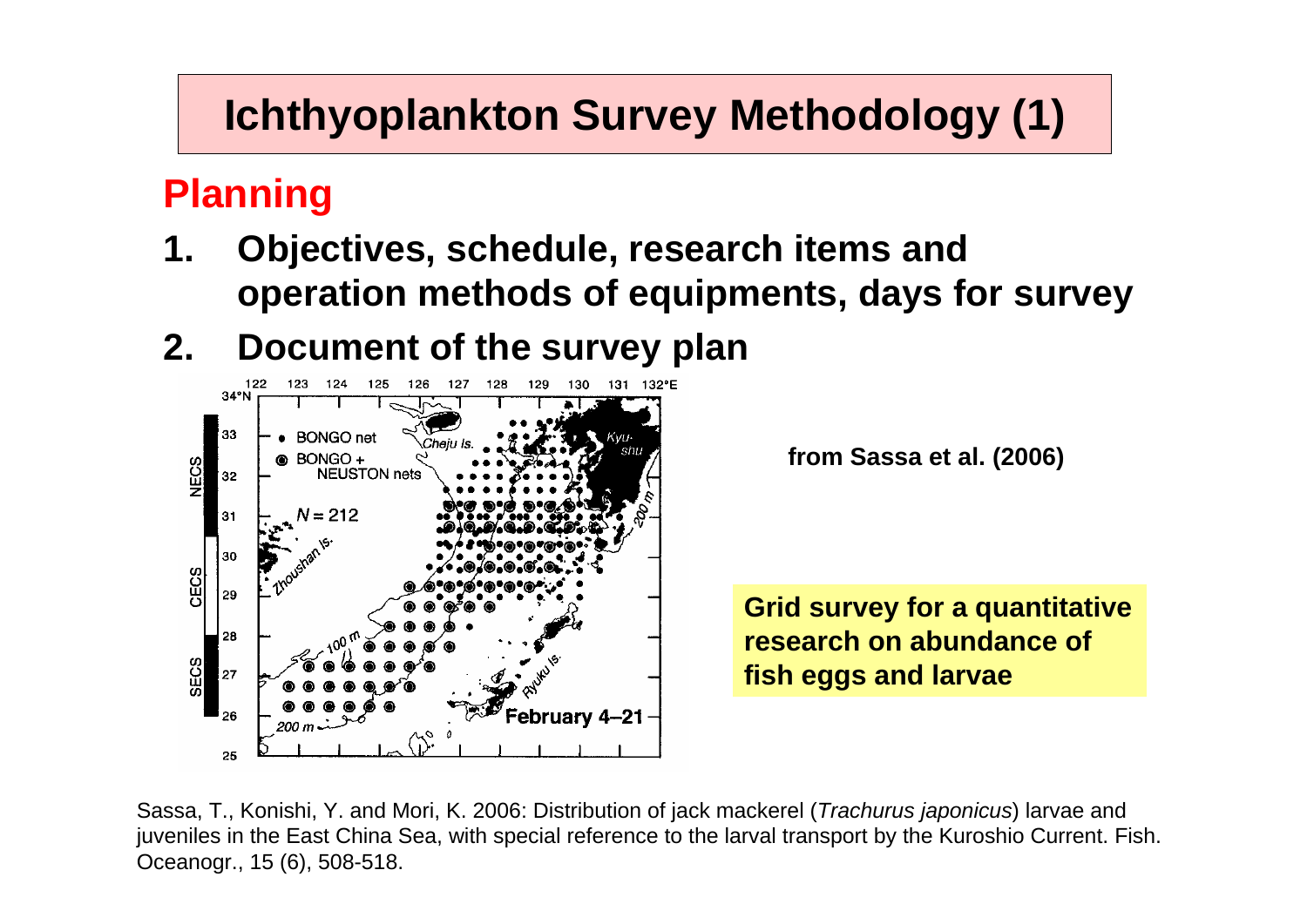## **Ichthyoplankton Survey Methodology (2)**

#### **Needed equipments and goods for oblique tow of a Bong net**

- ◘ **Net with a weight**
- ◘ **Flowmeter**
- ◘ **Depth-meter (depth sensor)**
- ◘ **Inclinometer (hanging type)**
- ◘ **Winch (wire diameter > 4 mm, with considerable power, reading meter of wire-out and –in, and wire block)** ◘ **Thermometer (equipments for other environment factors)**
- ◘ **Log sheet for towing data**
- ◘ **Small net for transferring the collected plankton to a sample bottle**
- ◘ **Sample bottles**
- ◘ **Labels**
- ◘ **Formalin solution**
- ◘ **Backets**
- ◘ **Net brush etc**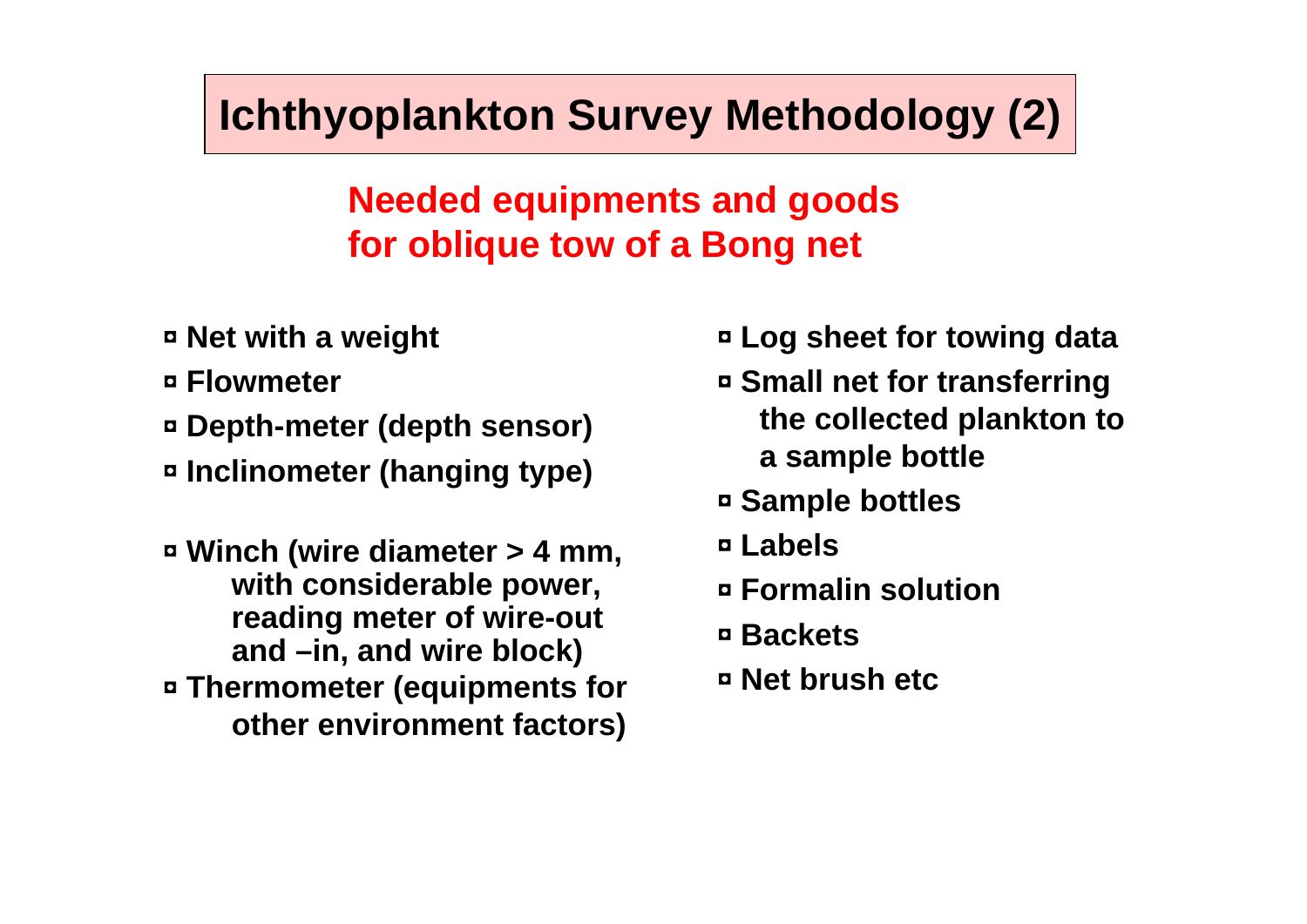# **Ichthyoplankton Survey Methodology (3)**

**from Smith and Richardson (1977)**

#### **On-board work of a Bongo net tow (1)**

- 1. Ship is stopped on station
- 2. Required net depth is confirmed
- 3. A net is lowered to the depth with wire-out speed in 0.6 m/s
- 4. A net is lifted to the sea surface with wire-in speed in 0.3 m/s
- 5. During the net tow ship speed is regulated to keep wire angle in 45 °
- 6. The flowmeter is read and the collected plankton is put into a sample bottle with a label and 10% sea water-formalin

# **Towing data to be recorded: Station No., date, start and finish time of net towing, net depth, length of wire out, flowmeter reading, remarks**

Calibration of flowmeter used should be carried out before and after the survey

Smith, P. E. and Richardson, S. L. 1977: Standard techniques for pelagic fish egg and larva surveys. FAO Tech. Paper No. 175, 100 pp.





1.wire dram, 3.lamp, 4. wire block, 5.inclinometer, 6.towing wire, 10. platform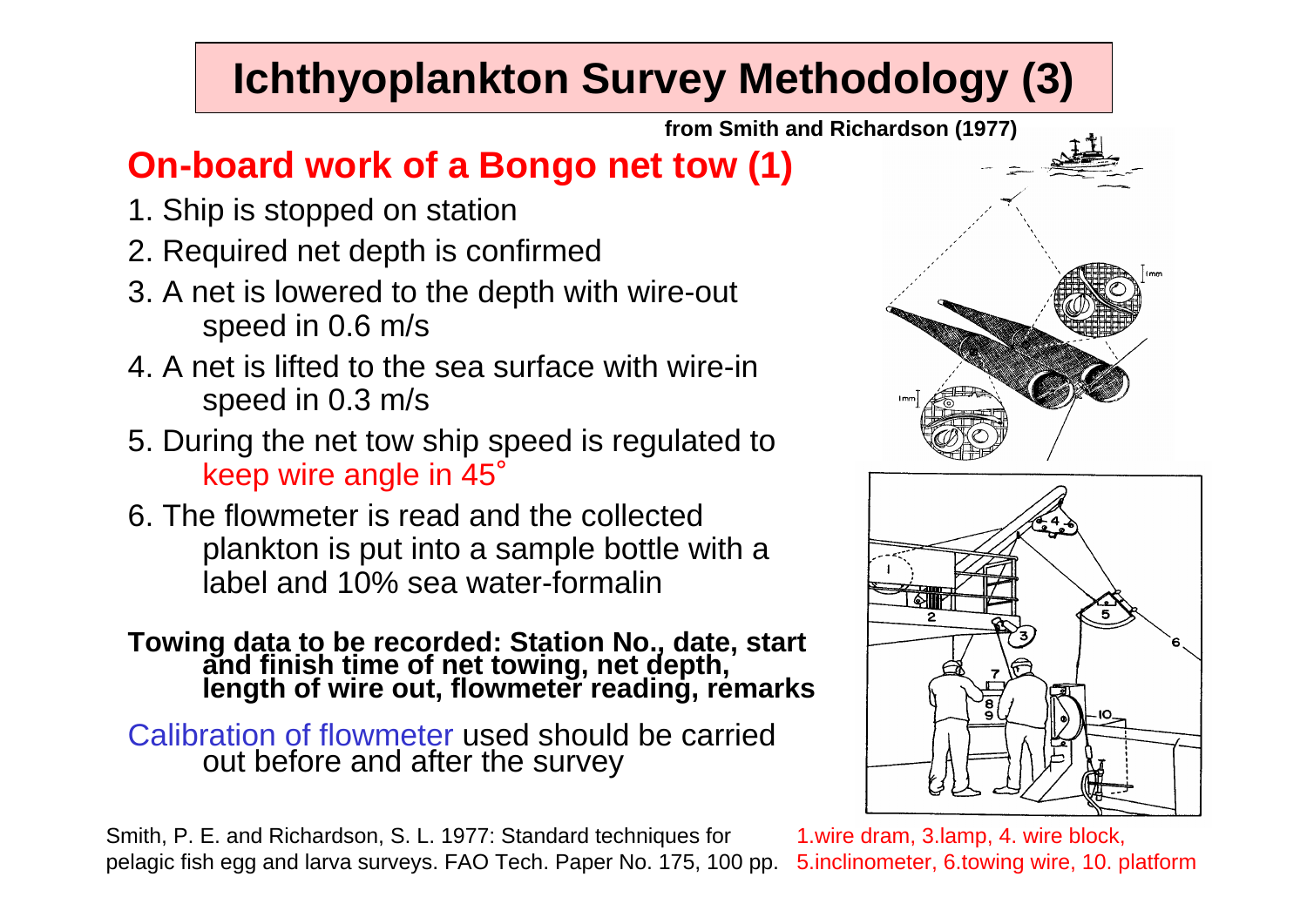## **Ichthyoplankton Survey Methodology (4)**

#### **On-board work of a Bongo net tow (2) Calibration of flowmeter**

to get a value (m/r) of moving distance of flowmeter per one revolution of the blade

A flowmeter mounted to a flame without a net is vertically towed 5 times with a 50-m wire-out and its speed of 1 m/s. The value is calculated by a formulation (50 m/average revolution). The calibration should be done under the calm sea surface, and low-speed current and wind condition (wire angle< 5 degree).

*Flowmeter:* **an essential equipment to know a quantity of sea water filtered by a net**

*Clogging:* **the process by which the porosity and filtering area ratio of a net are progressively reduced by particles which adhere to the strands of gauze during filtration.**

#### **• Prevention of net clogging**

After sampling the plankton collection in a station the net should be washed by sea water well. Brushing of the net should be sometimes done with a brush.

**After the survey the net should have been put in a tank with freshwater and detergent used for washing machine of wears for about 2 weeks. After that the net should be brushed and re-wash by freshwater, dried and kept out until next survey.**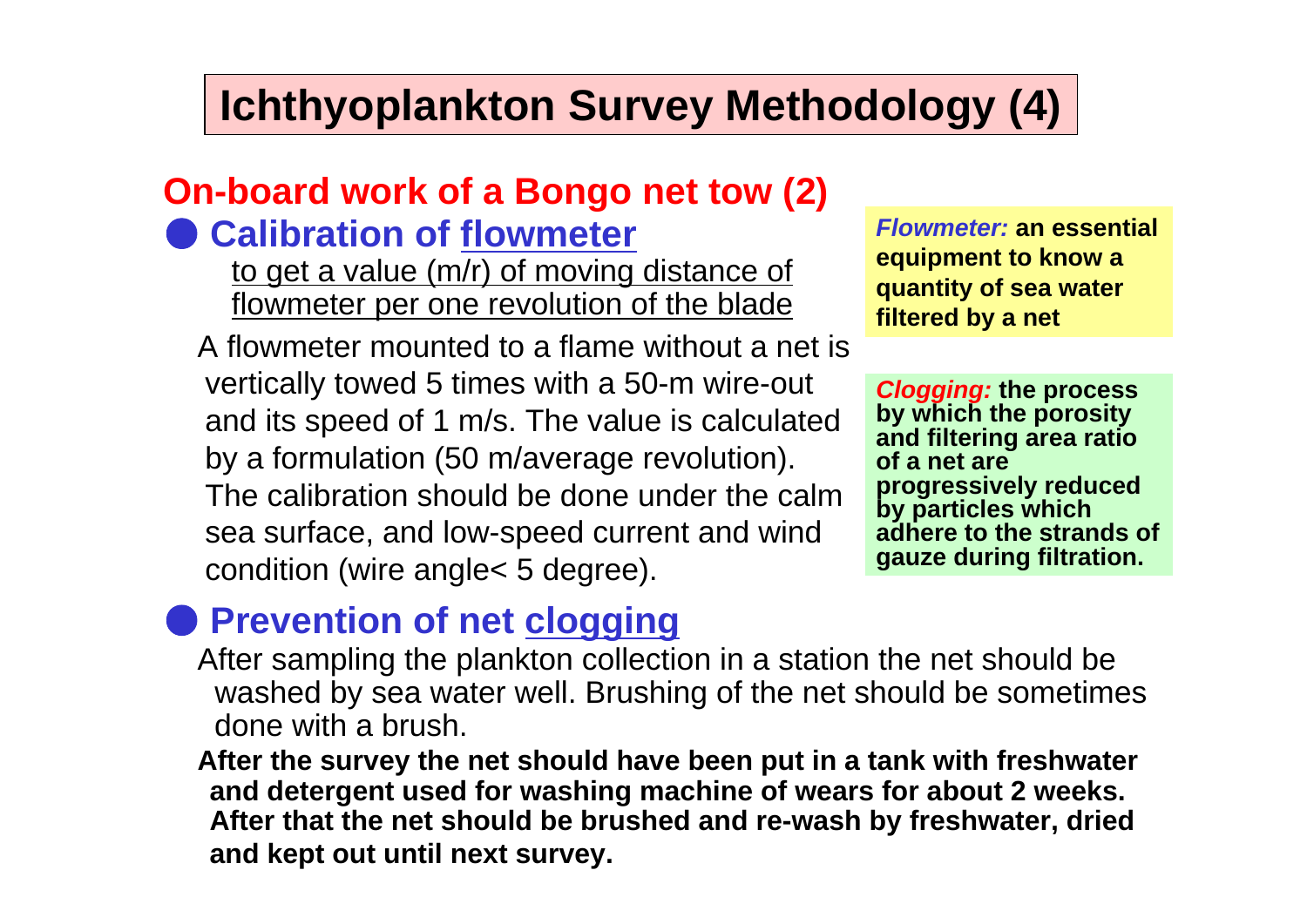# **Ichthyoplankton Survey Methodology (5)**

**Laboratory work (Sorting of fish eggs and larvae) ( 1 ) Needed goods for sorting work -**



- **1. Big labo. dishes (ca 6 cm in diameter)**
- **2. Small labo. dishes (2-3cm)**
- **3. Soft tweezers**
- **4. Pipettes (ca 5 m** ℓ**)**
- **5. Needles with a stalk**
- **6. 5-10% formalin solution**
- **7. Binocular or loupe**
- **8. Vials (10 – 20 m** ℓ**)**
- **9. Desk light**
- **10.Freshwater bottle**
- **11.Counter**
- **12.White and black felts**
- **13.Log sheet for sorting & identification**